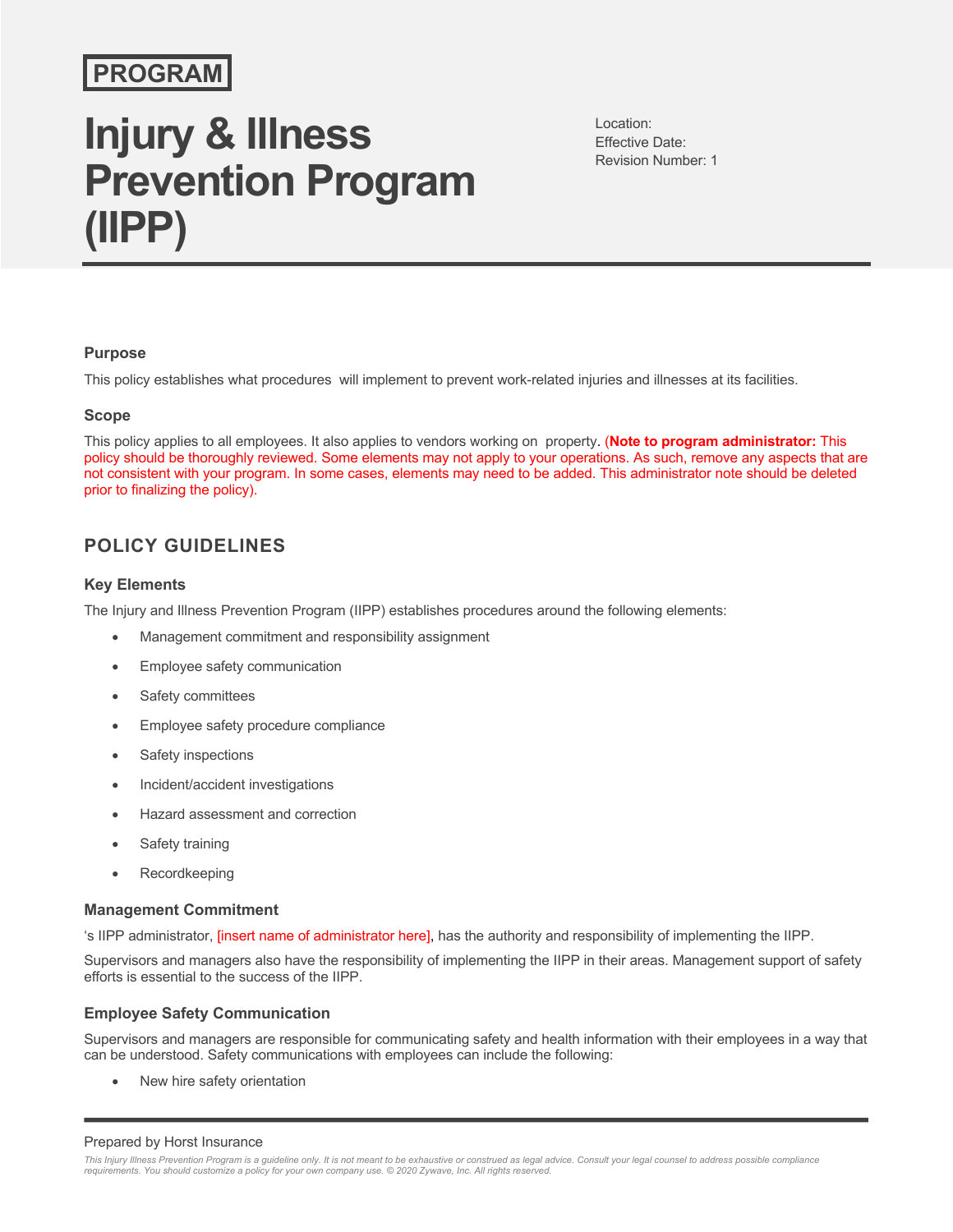- **IIPP** reviews
- Training programs
- Safety meetings
- Toolbox talks
- Safety committee meeting minutes
- Reviews of safety inspection results (including corrections)
- Posted safety information
- Anonymous safety suggestions

#### **Safety Committee**

A safety committee gives employees a voice in our organization's safety program. It will operate under the following guidelines:

- The safety committee will be made up of volunteers.
- Front-line employees should make up at least 50% of the safety committee.
- The safety committee will meet monthly.
- The safety committee will elect a chairperson.
- Meeting minutes will be kept.
- The safety committee will assist in corrective action reviews of accidents.
- The safety committee will conduct hazard assessments (inspections).
- The safety committee will review employee safety suggestions/recommendations.

#### **Employee Safety Procedure Compliance**

Management is responsible for ensuring that employees follow safety policies and procedures. This includes the following:

- Performing safety inspections and incident/accident investigations
- Identifying and correcting safety hazards
- Evaluating safety performance
- Conducting behavior-based safety observations
- Recognizing safe practices of employees
- Addressing unsafe actions of employees though discipline and training

#### **Safety Inspections**

Safety inspections are critical for identifying unsafe conditions and acts. Employees conducting formal inspections may include supervisors, managers, safety committee members and any other trained employees. Inspections will, at minimum, be conducted at the following times:

- When the IIPP is established
- When new equipment, processes or hazards are introduced
- After accidents/incidents occur
- When a behavior-based safety observation indicates an inspection is needed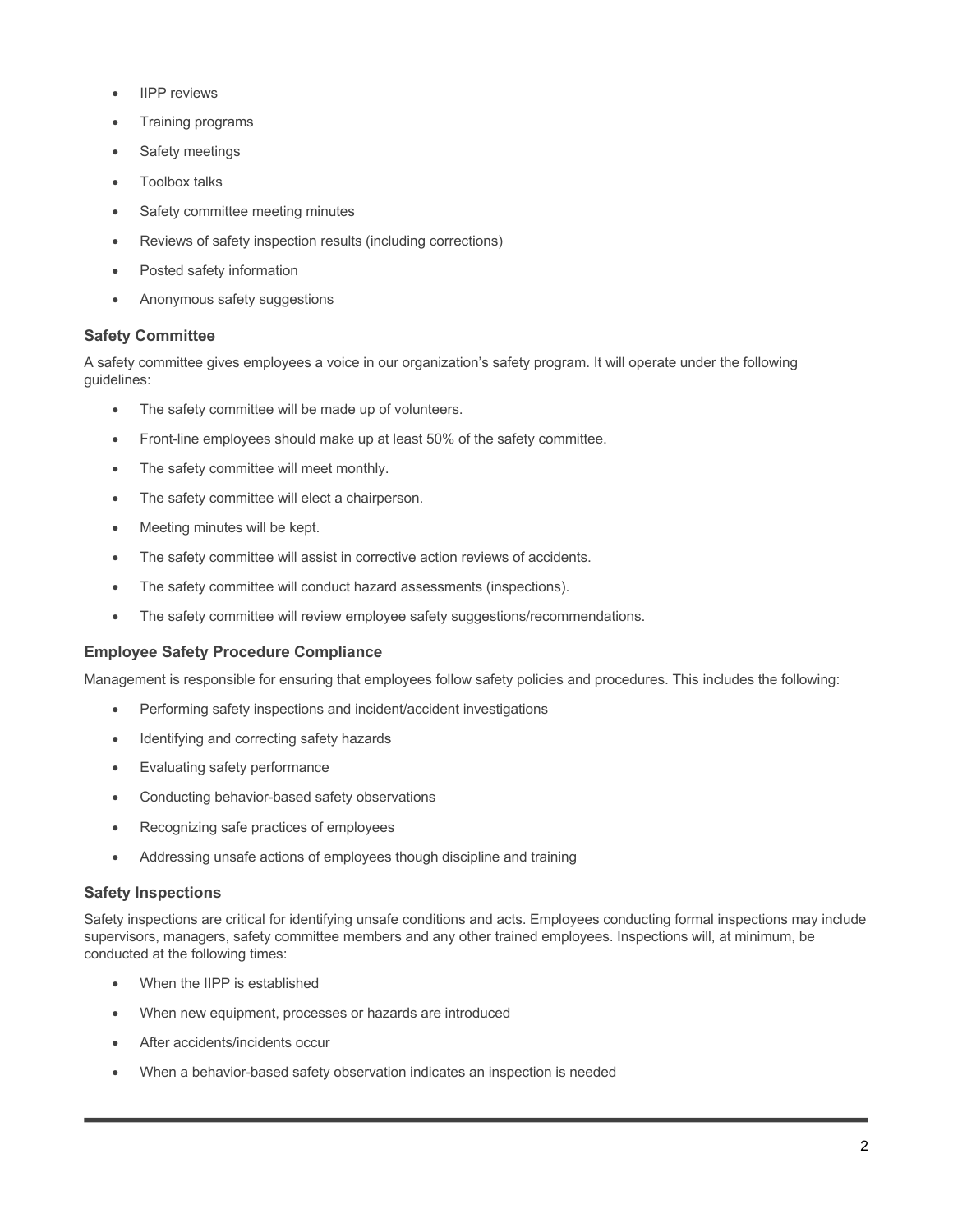- When new hazards are identified
- Monthly by department

#### **Accident Investigations**

Identifying the root or underlying cause of accidents is critical to preventing recurrence. Accidents will be investigated by:

- Conducting a physical inspection of the workplace conditions and equipment
- Interviewing injured employee(s) and witnesses
- Reviewing applicable procedures, training records and other documentation
- Determining immediate causes as well as underlying or root causes
- Developing a corrective action plan that addresses root causes
- Following up to ensure corrective actions were effective

#### **Hazard Correction**

Hazards that are identified during inspections, behavior-based safety observations, employee reports or accident/incident investigations will be handled promptly.

If there is an imminent danger situation (e.g., a situation in which there is an immediate and high likelihood of severe injury or death), all employees will be removed from the area. Employees who must stay in the area to mitigate the hazard will be given the resources they need to safely correct the hazard.

#### **Training**

All employees, including front-line employees, supervisors, managers and senior leadership, need to have safety training. We will provide training:

- When this IIPP is established
- When new hires are onboarded
- When an employee is given a new job assignment and additional training is needed
- When we introduce new equipment, processes or chemicals
- When employees encounter a new hazard
- When a supervisor's employees may be exposed to a hazard

Training will cover [delete any items that do not apply]:

- IIPP elements and implementation
- Emergency action plans for applicable disasters
- Fire prevention plans
- First aid and medical services
- Housekeeping to prevent slips and falls
- Horseplay that could result in injury
- Storage of materials
- Hazard reporting
- Hazard communication
- Machinery safety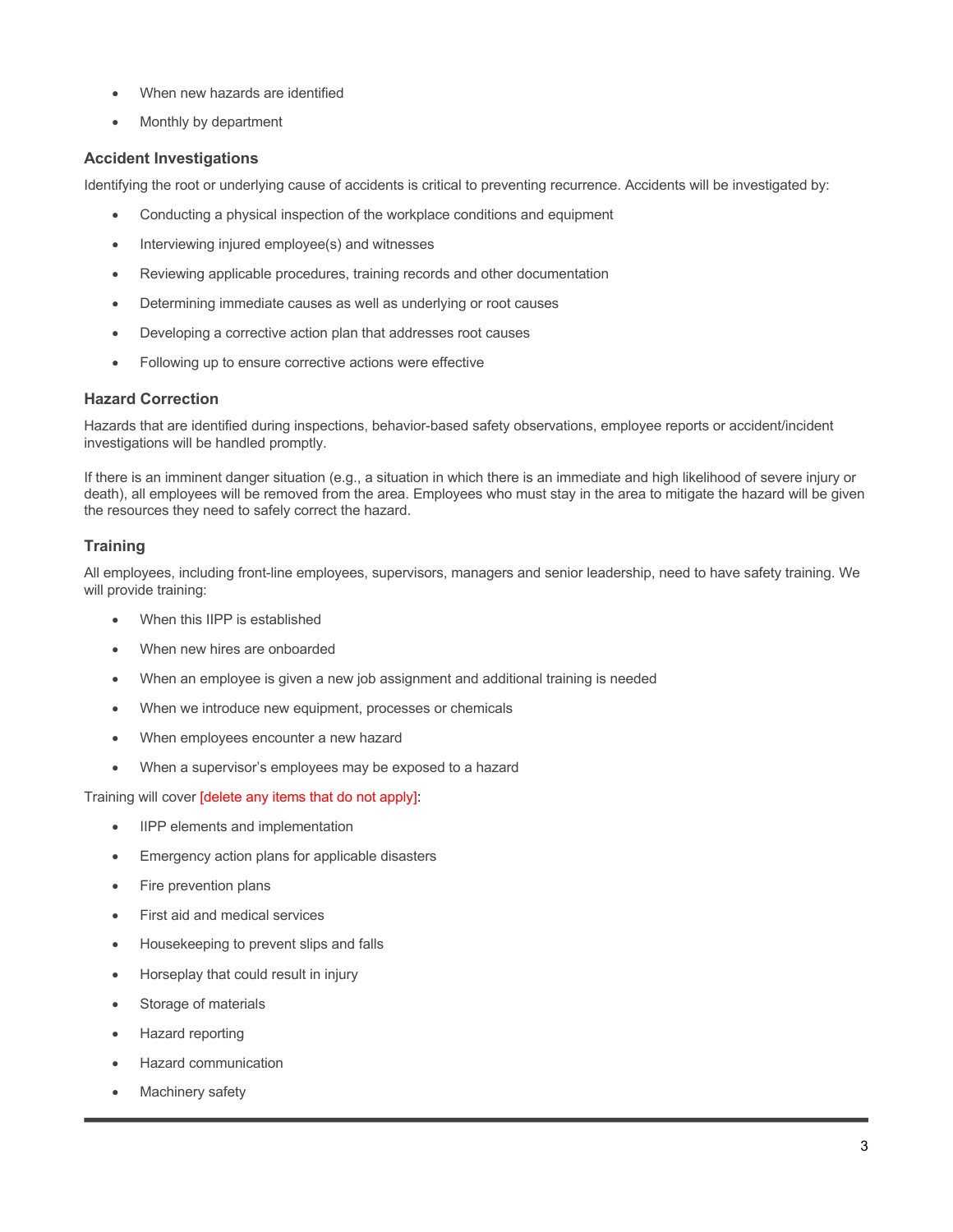- Personal protective equipment
- Electrical safety
- Control of hazardous energy (lockout/tagout)
- Unsafe conditions and behaviors and how to identify them

#### **Recordkeeping**

(Depending on state regulations, some of these requirements may not be needed. However, as a best practice, follow all of these requirements.)

Records of hazard inspections will be documented with the following elements:

- The name of the inspector
- The unsafe conditions
- The unsafe behaviors
- What corrective actions were taken and the completion date

Records of safety training will be documented with the following elements:

- The name of the trainee
- The name of the trainer
- The dates of training
- The topics covered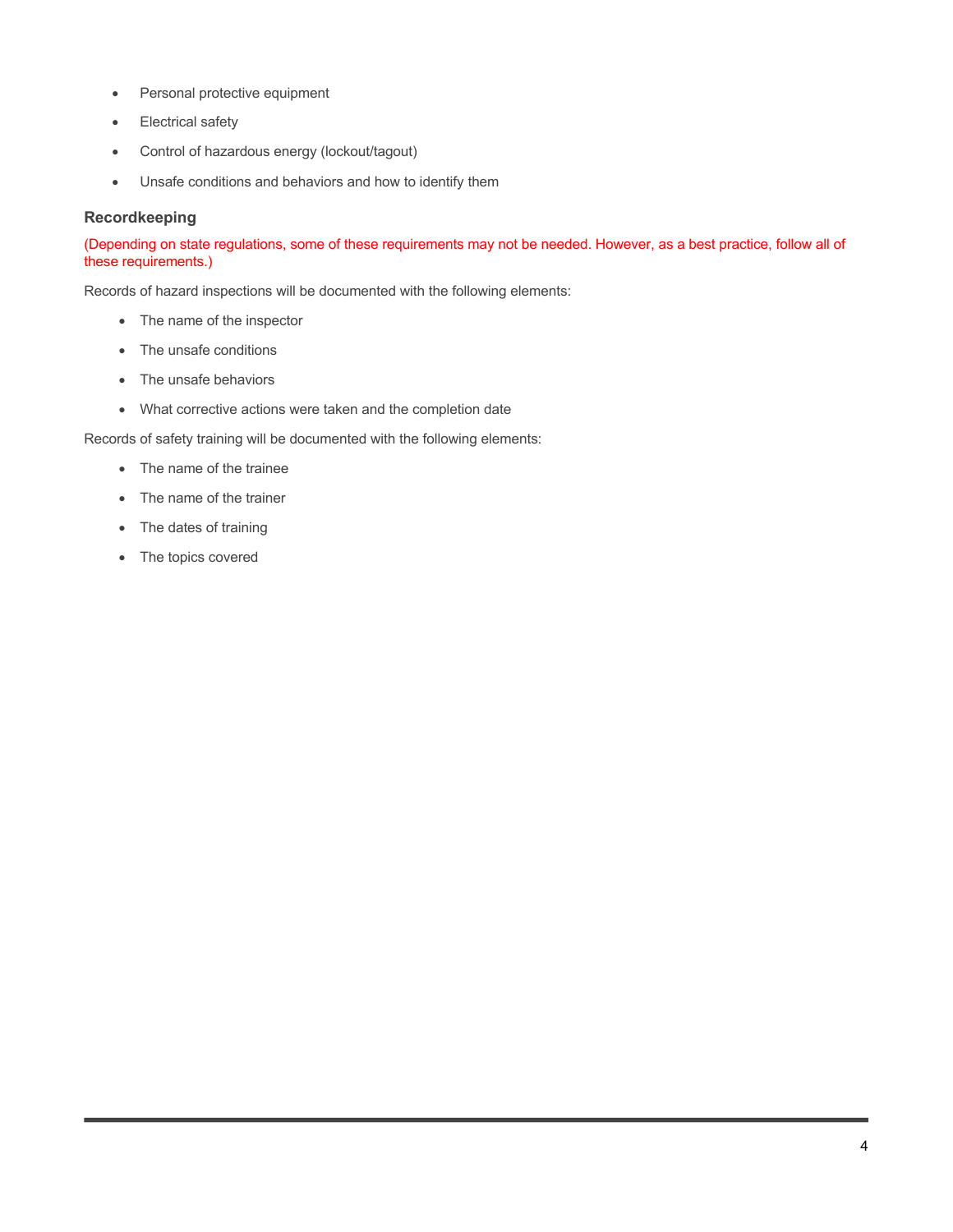## **Appendix**

- Safety Committee Meeting Minutes Form
- Basic Investigation Form
- Incident Investigation Report Form
- Safety Training Log

#### Prepared by Horst Insurance

This Injury Illness Prevention Program is a guideline only. It is not meant to be exhaustive or construed as legal advice. Consult your legal counsel to address possible compliance<br>requirements. You should customize a poli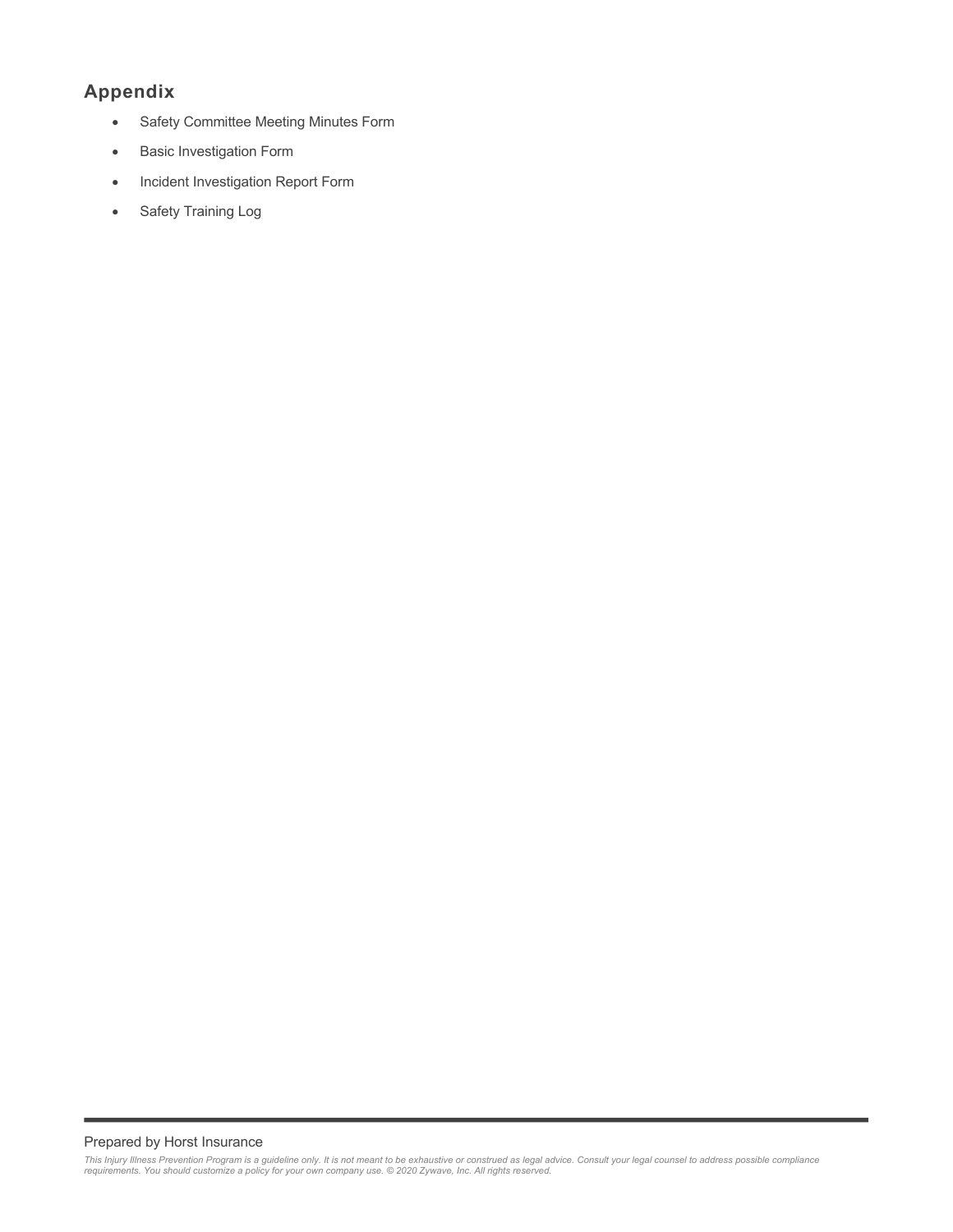## **FORM**

# **Safety Committee Meeting Minutes**

*This form should be used to help you document safety committee minutes. Minutes should be kept for at least one year.*

**Meeting Date:**

**Location:**

**Chairperson:**

| <b>EMPLOYEE MEMBERS PRESENT</b> | <b>MANAGEMENT MEMBERS</b><br><b>PRESENT</b> | <b>MEMBERS ABSENT</b> |
|---------------------------------|---------------------------------------------|-----------------------|
|                                 |                                             |                       |
|                                 |                                             |                       |
|                                 |                                             |                       |
|                                 |                                             |                       |
|                                 |                                             |                       |
|                                 |                                             |                       |
|                                 |                                             |                       |
|                                 |                                             |                       |
|                                 |                                             |                       |
|                                 |                                             |                       |
|                                 |                                             |                       |

#### **Agenda (With Notes)**

**I. Read, approve and correct minutes from the previous meeting.**

o [Notes]

- **II. Cover any old business (e.g., share a progress report on items or hazards highlighted in previous meetings).**
	- o [Notes]
- **III. Cover any new business (e.g., task an individual with researching a new hazard).**

o [Notes]

- **IV. Review new incident reports.**
	- o [List action items and recommendations discussed.]
- **V. Describe any accident investigations conducted since the last meeting.**
	- o [Note whether you identified and corrected the cause of unsafe situations.]
- **VI. Discuss any other business.**
	- o [Describe.]

#### Prepared by Horst Insurance

This sample form is of general interest and is not intended to apply to specific circumstances. It does not purport to be a comprehensive analysis of all matters relevant to its subject matter The content should not, therefore, be regarded as constituting legal advice and not be relied upon as such. In relation to any particular problem which they may have, readers are advised to<br>seek specific advice. Further, t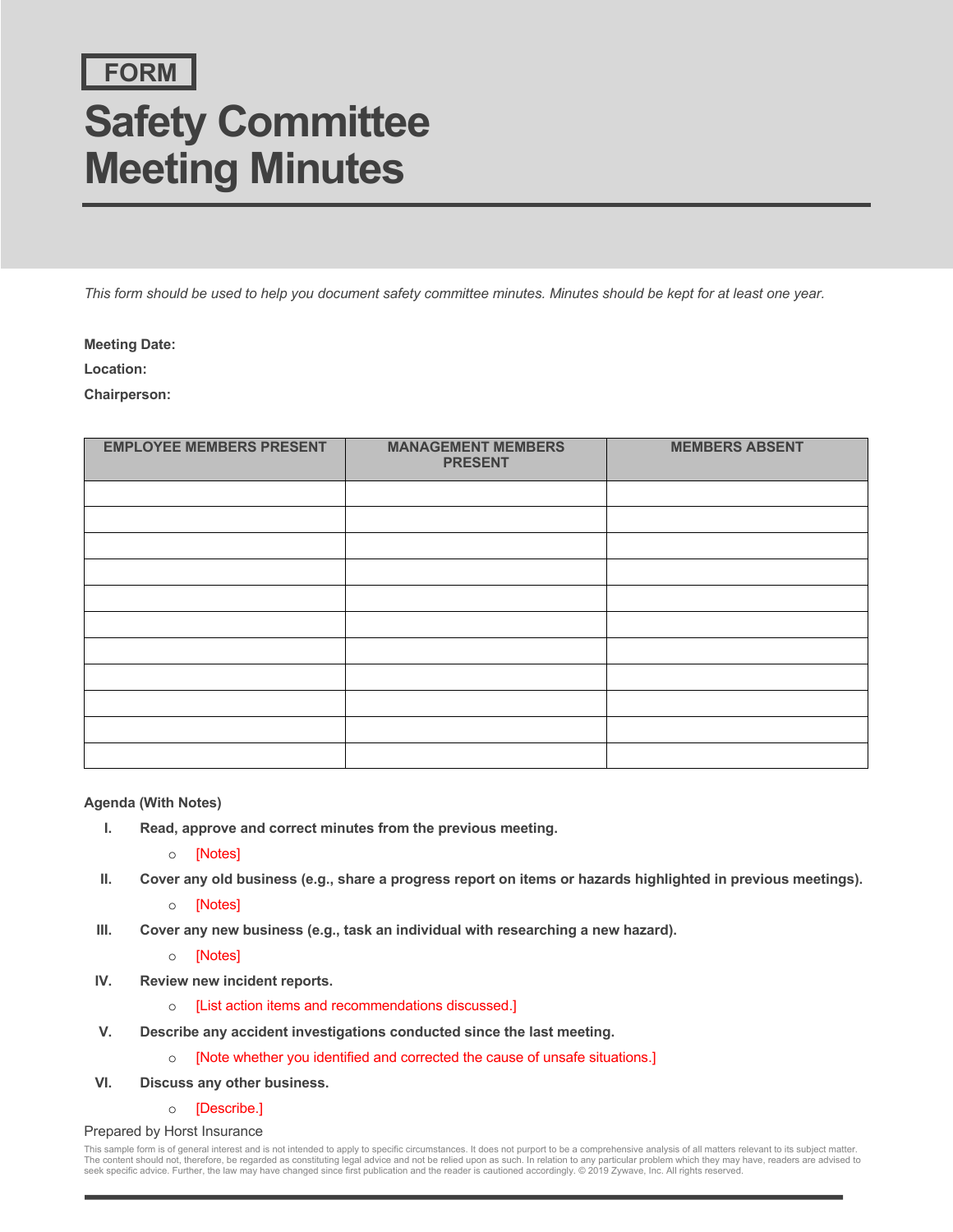- **VII. Review committee inspection reports.**
	- o [List actions taken or recommendations discussed.]
- **VIII. Discuss items referred to your safety and health coordinator.**
	- o [List items and recommended action.]
- **IX. Review your accident and illness prevention program.**
	- o [Ask your committee whether it's working and if there are any recommended improvements.]

**Date of Next Meeting:**

**Time:** 

**Location:**

**Secretary:**

**Chairperson (Signature):** \_\_\_\_\_\_\_\_\_\_\_\_\_\_\_\_\_\_\_\_\_\_\_\_\_\_\_\_\_\_\_\_\_\_\_\_\_\_\_\_\_\_\_\_\_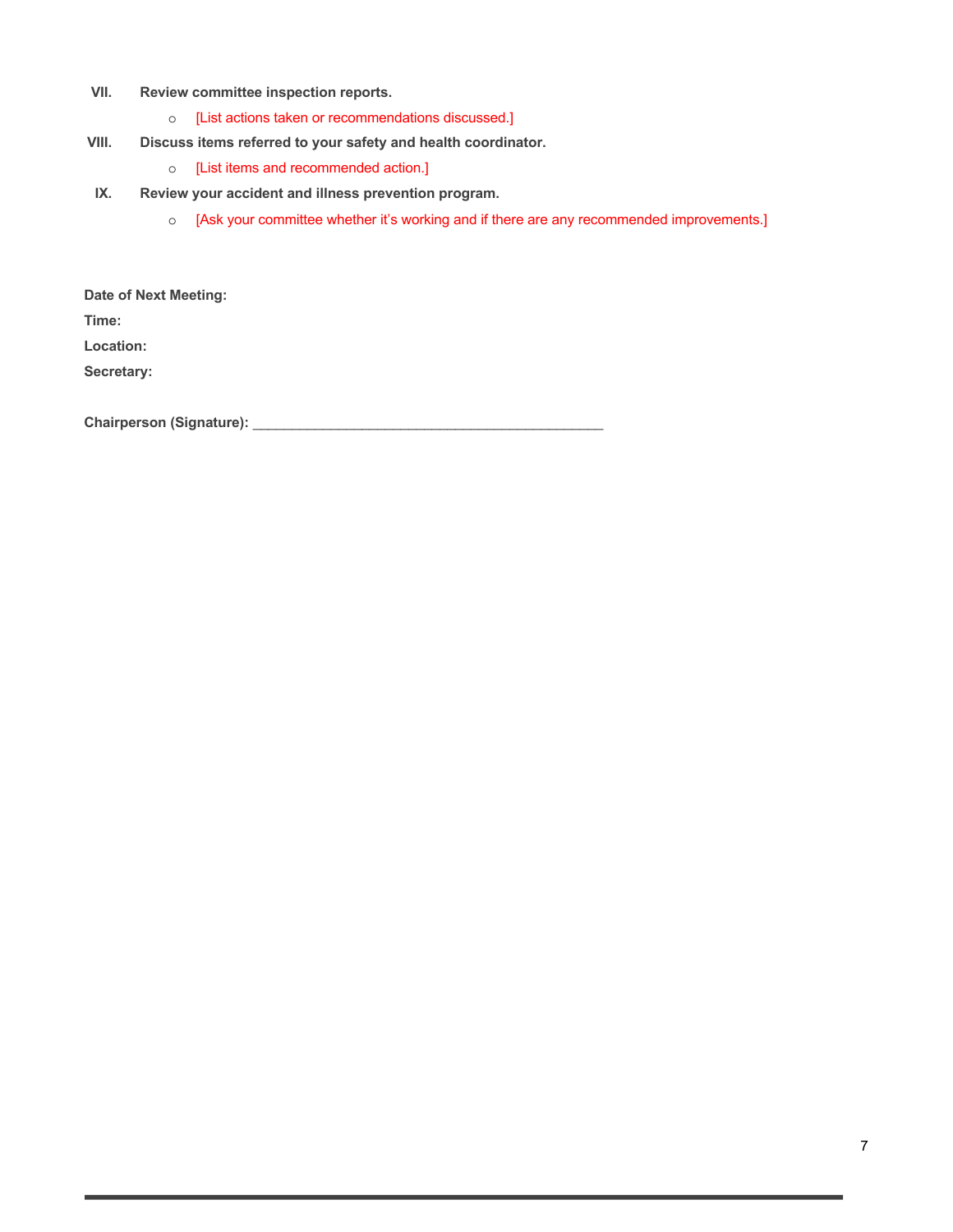

# **Basic Investigation Form**

| <b>Name of Inspector:</b> | Date of Inspection: |
|---------------------------|---------------------|
|                           |                     |
|                           |                     |
| Area Inspected:           |                     |
|                           |                     |
|                           |                     |
|                           |                     |

| <b>Safety Hazard</b> | <b>Corrective Action</b> | <b>Date Completed</b> | <b>Initials</b> |
|----------------------|--------------------------|-----------------------|-----------------|
|                      |                          |                       |                 |
|                      |                          |                       |                 |
|                      |                          |                       |                 |
|                      |                          |                       |                 |
|                      |                          |                       |                 |
|                      |                          |                       |                 |
|                      |                          |                       |                 |
|                      |                          |                       |                 |
|                      |                          |                       |                 |
|                      |                          |                       |                 |
|                      |                          |                       |                 |
|                      |                          |                       |                 |
|                      |                          |                       |                 |
|                      |                          |                       |                 |
|                      |                          |                       |                 |
|                      |                          |                       |                 |
|                      |                          |                       |                 |
|                      |                          |                       |                 |
|                      |                          |                       |                 |
|                      |                          |                       |                 |
|                      |                          |                       |                 |
|                      |                          |                       |                 |
|                      |                          |                       |                 |
|                      |                          |                       |                 |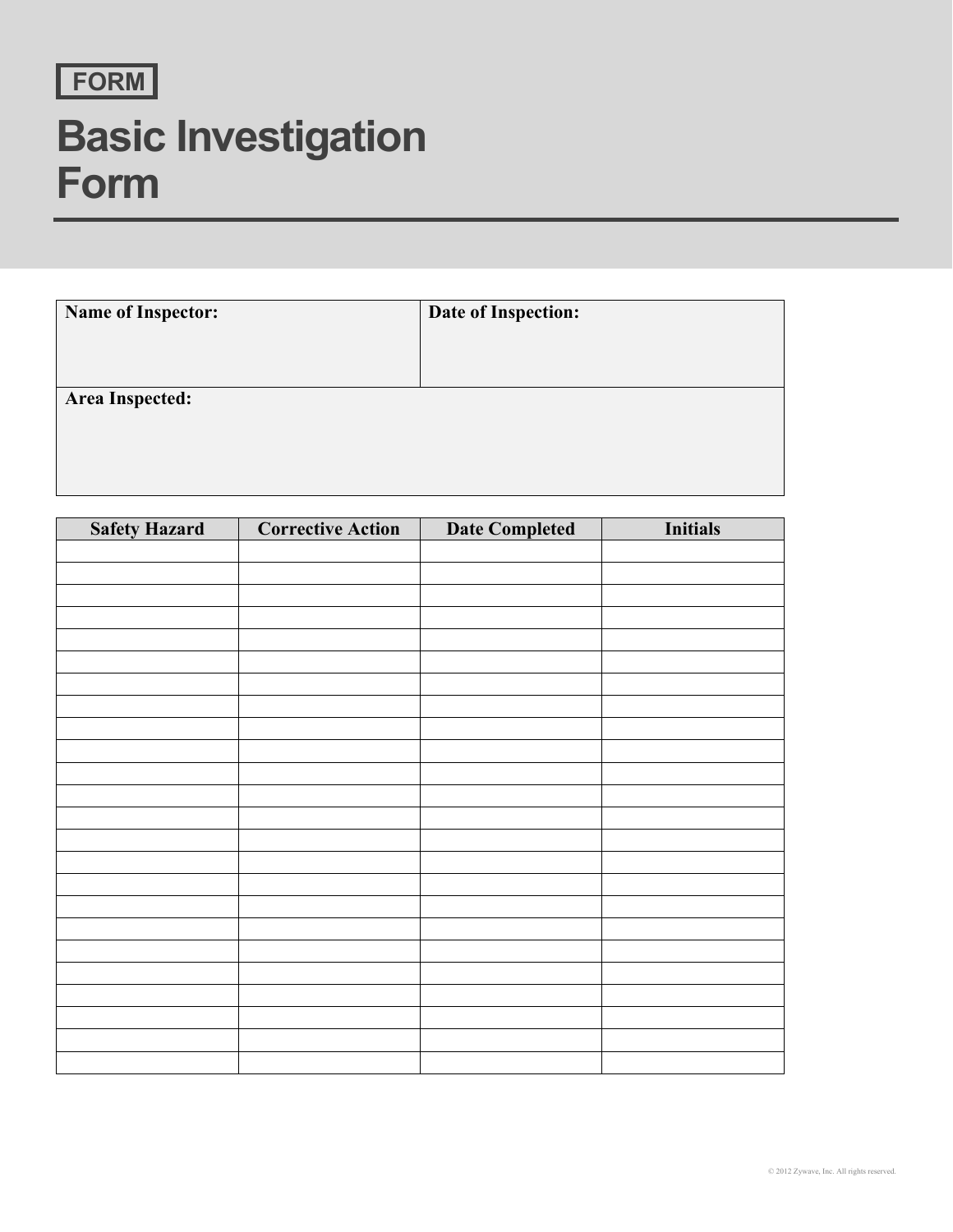# **FORM Incident Investigation Report**

This form is designed to streamline the investigation process following an incident. Complete this to identify incident witnesses, the root cause of an incident and potential solutions to prevent similar incidents from occurring in the future.

**The supervisor of the employee involved in the incident should complete this form thoroughly and within 24 hours after the event whenever feasible (some investigations may take longer).**

| <b>SITE INFORMATION</b> |               |                                    |                               |  |
|-------------------------|---------------|------------------------------------|-------------------------------|--|
| Company name:           |               | Point of contact (name and title): |                               |  |
| Street address:         | Phone number: | City/ZIP code:                     | Store number (if applicable): |  |

| <b>EMPLOYEE INFORMATION</b>                                            |                                           |
|------------------------------------------------------------------------|-------------------------------------------|
| Name (first and last):                                                 | Employee job title:                       |
|                                                                        |                                           |
| Employee department:                                                   | Supervisor name and job title:            |
|                                                                        |                                           |
| Body parts the employee claims were injured (check all that<br>apply): | $\Box$ Arm $\Box$ Face $\Box$ Torso       |
|                                                                        | $\Box$ Back $\Box$ Feet $\Box$ Legs       |
|                                                                        | $\Box$ Buttock $\Box$ Hands $\Box$ Thighs |
|                                                                        | $\Box$ Chest $\Box$ Head $\Box$ Other:    |
|                                                                        | $\Box$ Other: $\Box$ $\Box$ Other: $\Box$ |

| <b>INCIDENT INFORMATION</b> |                                   |
|-----------------------------|-----------------------------------|
| Date:                       | Location of the alleged incident: |
| Time:                       |                                   |

#### Prepared by Horst Insurance

This SAMPLE form is of general interest and is not intended to apply to specific circumstances. It does not purport to be a comprehensive analysis of all matters relevant to its subject matter The content should not, therefore, be regarded as constituting legal advice and not be relied upon as such. In relation to any particular problem which they may have, readers are advised to<br>seek specific advice. Further, t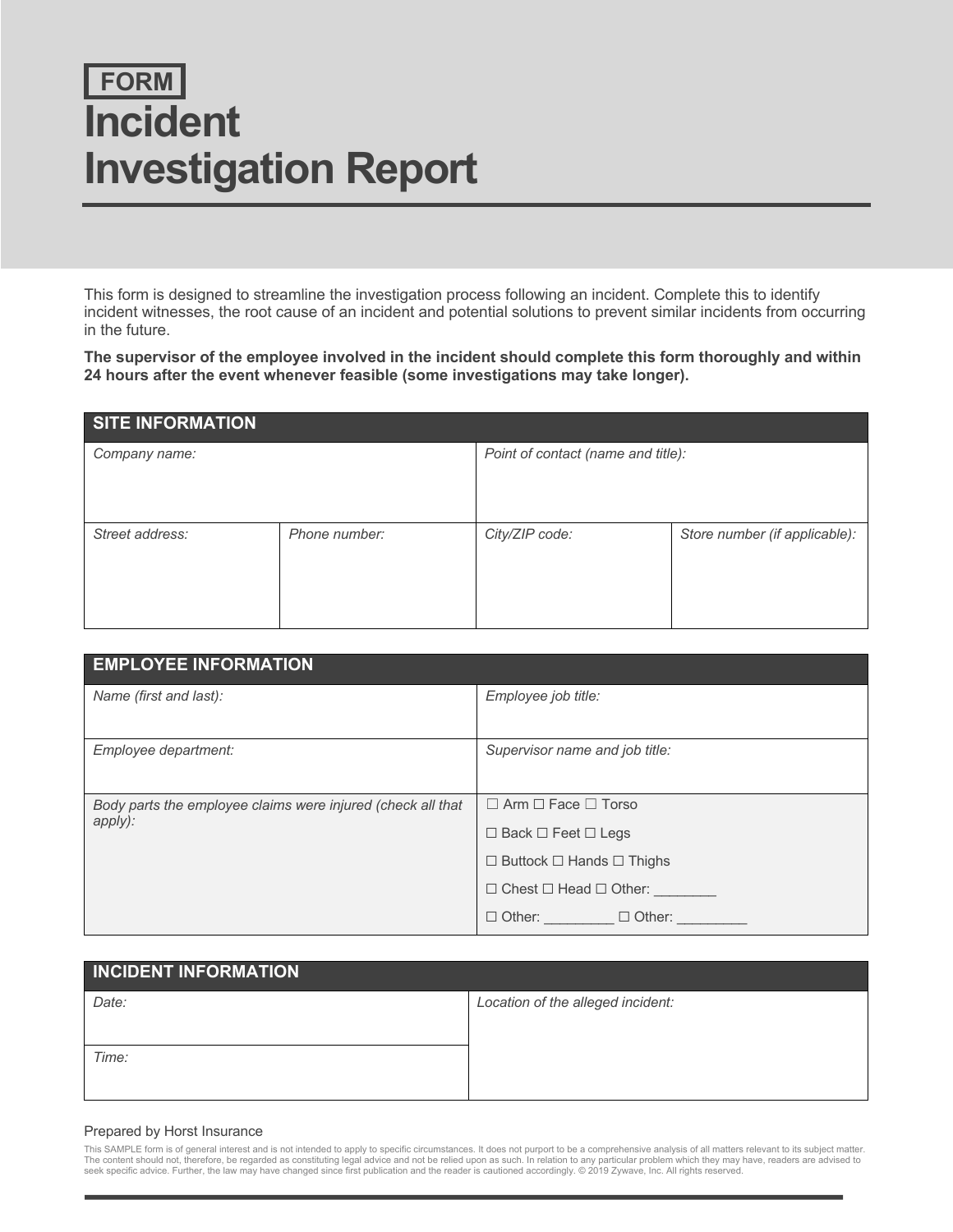| Manager on duty:                                                      | Date incident was reported: |  |
|-----------------------------------------------------------------------|-----------------------------|--|
|                                                                       |                             |  |
| Description of the incident (list any property damage if applicable): |                             |  |
|                                                                       |                             |  |
|                                                                       |                             |  |
|                                                                       |                             |  |
|                                                                       |                             |  |
|                                                                       |                             |  |
|                                                                       |                             |  |
|                                                                       |                             |  |
|                                                                       |                             |  |
|                                                                       |                             |  |
| If possible, have the employee recreate the incident.                 |                             |  |

| <b>WITNESSES</b> |                              |          |                      |
|------------------|------------------------------|----------|----------------------|
| Name:            | Contact info (phone, email): | Address: | Employee?            |
|                  |                              |          | $\Box$ Yes $\Box$ No |
|                  |                              |          |                      |
| Name:            | Contact info (phone, email): | Address: | Employee?            |
|                  |                              |          | $\Box$ Yes $\Box$ No |
|                  |                              |          |                      |
| Name:            | Contact info (phone, email): | Address: | Employee?            |
|                  |                              |          | $\Box$ Yes $\Box$ No |
|                  |                              |          |                      |

| <b>ROOT CAUSE ANALYSIS (CHECK ALL THAT APPLY)</b>   |                                                             |  |  |
|-----------------------------------------------------|-------------------------------------------------------------|--|--|
| <b>Contributing Actions</b>                         | <b>Contributing Conditions</b>                              |  |  |
| $\Box$ Use of safety devices $\Box$ Use of PPE      | $\Box$ Housekeeping $\Box$ Exposure                         |  |  |
| $\Box$ Procedural issue $\Box$ Speed of operation   | $\Box$ Condition of surface $\Box$ Noise                    |  |  |
| $\Box$ Equipment condition $\Box$ Lifting technique | $\Box$ Ergonomic issue $\Box$ Chemicals                     |  |  |
| $\Box$ Operator skill $\Box$ Recapped needle        | $\Box$ Guards/barriers $\Box$ Fire/explosion hazard         |  |  |
| $\Box$ Material handling $\Box$ Use of tools        | $\Box$ Tools/equipment $\Box$ Radiation                     |  |  |
| $\Box$ Warning method $\Box$ Type of clothing       | $\Box$ Sharp object $\Box$ Lighting/temperature/ventilation |  |  |
| $\Box$ Authorization issue $\Box$ Awareness         | $\Box$ Inclement weather $\Box$ Training                    |  |  |
| $\Box$ Other: $\Box$ Other:                         | $\Box$ Other: $\Box$ Other:                                 |  |  |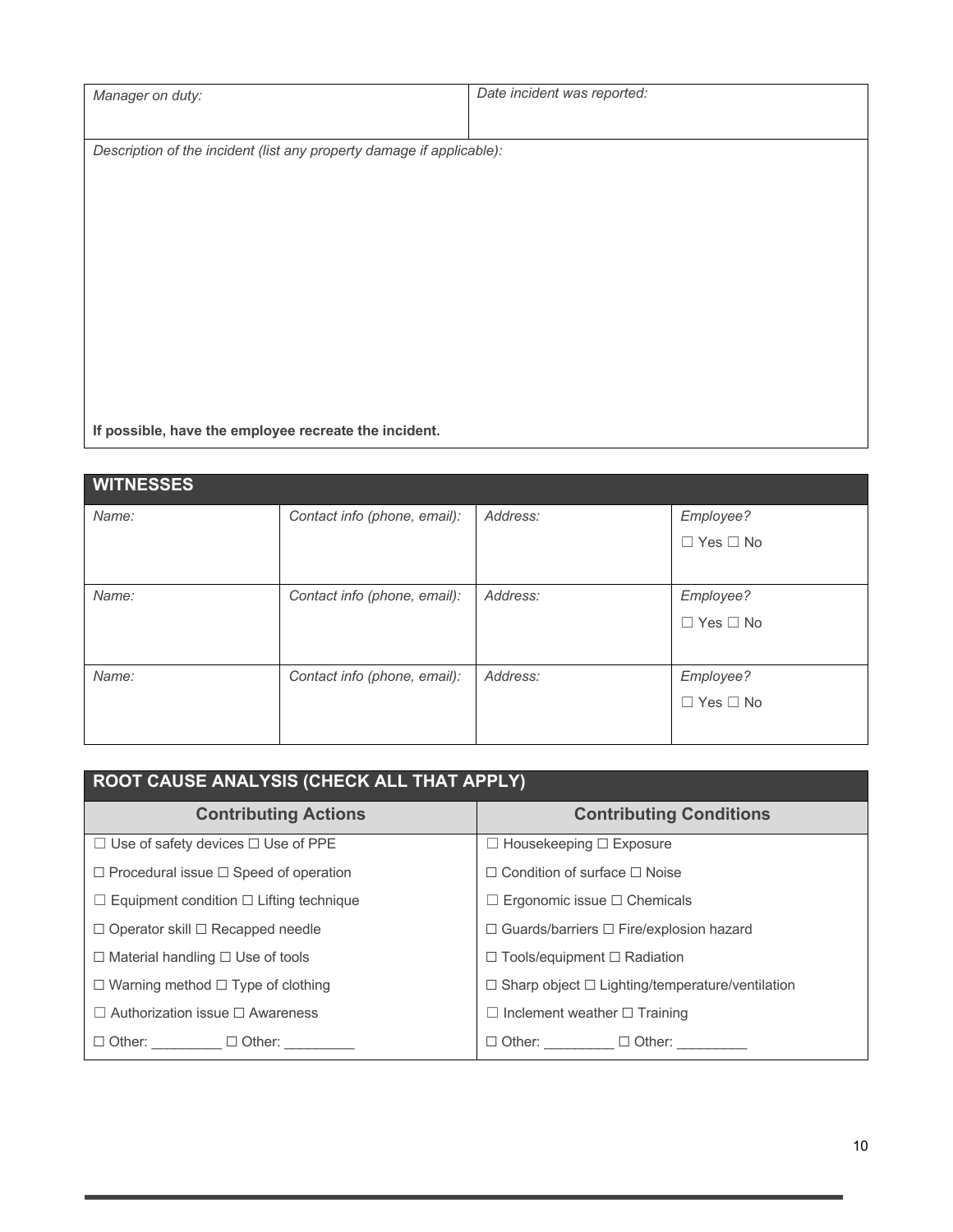### **THE "WHY" ROOT CAUSE ANALYSIS**

**Repeatedly asking the question "Why?" can help you drill down to the root cause of an incident. For instance, if an employee slipped and fell, the line of questioning could go as follows:**

- **Why did they slip? Answer: The floor was wet.**
- **Why was the floor wet? Answer: It was raining and water pooled in the front of the building.**
- **Why did the water pool? Answer: The tiles are improperly graded, which creates stagnant water.**

| The scenario: |  |
|---------------|--|
|               |  |
|               |  |
|               |  |
| Why 1:        |  |
|               |  |
| Why $2$ :     |  |
|               |  |
| Why $3$ :     |  |
|               |  |
| Why 4         |  |
|               |  |
| Why $5$ :     |  |
|               |  |

### **ROOT CAUSE NARRATIVE**

*Based on your analysis, describe what caused the incident:*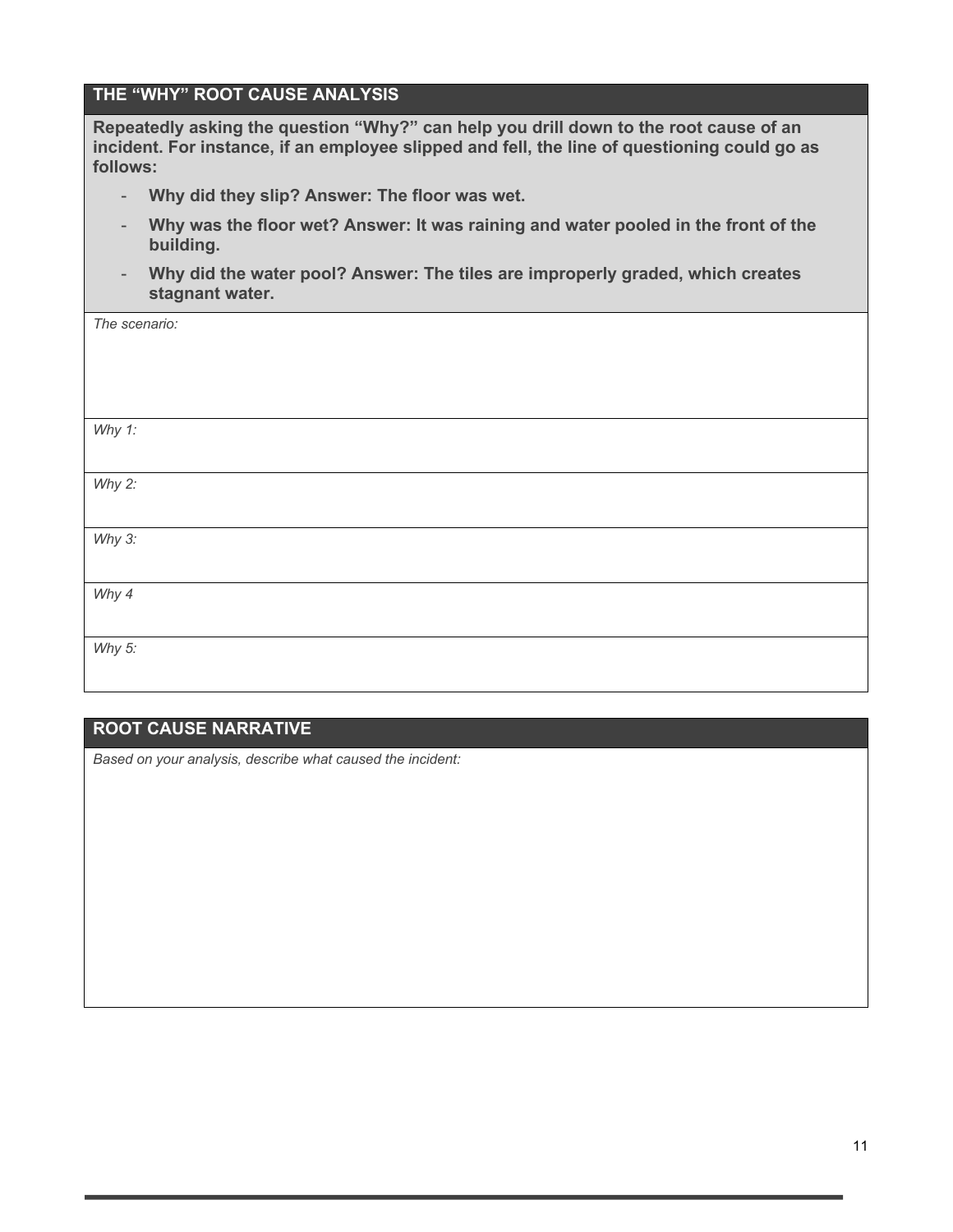### **POSSIBLE CORRECTIVE ACTIONS**

☐ Isolate and guard the hazard ☐ Implement a procedure change ☐ Provide gloves ☐ Provide hard hats

☐ Automate a manual process ☐ Provide safety training ☐ Provide respirators ☐ Provide face shields

☐ Remove the hazard (redesign) ☐ Add signage and warnings ☐ Use safety glasses ☐ Use cut-resistant clothes

☐ Provide ventilation ☐ Improve housekeeping practices ☐ Provide safety shoes ☐ Use hearing protection

☐ Use new tools or equipment ☐ Provide lab coats ☐ Other\_\_\_\_\_\_ ☐ Other: \_\_\_\_\_\_\_\_\_

| <b>Corrective Action</b>                                                  | Responsible<br>Individual | Expected<br>Completion | Actual                    |
|---------------------------------------------------------------------------|---------------------------|------------------------|---------------------------|
| (Include at least one corrective action per every identified root cause.) |                           | Date                   | <b>Completion</b><br>Date |
|                                                                           |                           |                        |                           |
|                                                                           |                           |                        |                           |
|                                                                           |                           |                        |                           |
|                                                                           |                           |                        |                           |
|                                                                           |                           |                        |                           |
|                                                                           |                           |                        |                           |
|                                                                           |                           |                        |                           |
|                                                                           |                           |                        |                           |
|                                                                           |                           |                        |                           |
|                                                                           |                           |                        |                           |
|                                                                           |                           |                        |                           |
|                                                                           |                           |                        |                           |
|                                                                           |                           |                        |                           |
|                                                                           |                           |                        |                           |
|                                                                           |                           |                        |                           |
|                                                                           |                           |                        |                           |
|                                                                           |                           |                        |                           |
|                                                                           |                           |                        |                           |
|                                                                           |                           |                        |                           |
|                                                                           |                           |                        |                           |
|                                                                           |                           |                        |                           |
|                                                                           |                           |                        |                           |
|                                                                           |                           |                        |                           |
|                                                                           |                           |                        |                           |

**Report Completed By:** \_\_\_\_\_\_\_\_\_\_\_\_\_\_\_\_\_\_\_\_\_ **Date of Report:** \_\_\_\_\_\_\_\_\_\_\_\_\_\_\_\_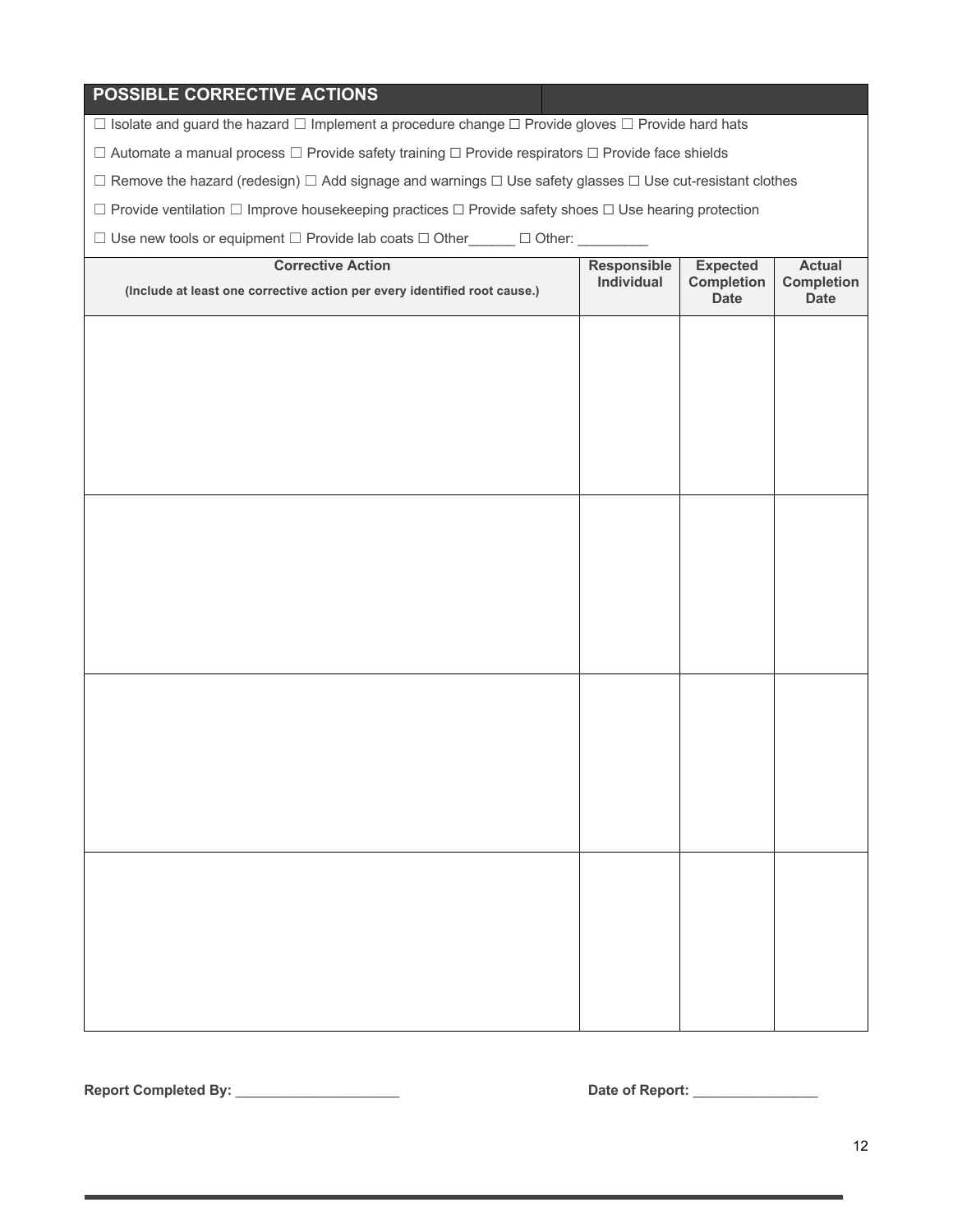# **'s Safety Training Log**

Brought to you by Horst Insurance

| <b>SUBJECT: INSERT TRAINING</b><br><b>PROGRAM HERE</b>                                                                  | DATE:             | <b>INSTRUCTOR:</b>         | LOCATION: |      |
|-------------------------------------------------------------------------------------------------------------------------|-------------------|----------------------------|-----------|------|
| The employees listed below have satisfactorily participated in and completed all requirements of<br>the above training. |                   |                            |           |      |
| $N$ $ML$ $(D_{v}$ $N$                                                                                                   | <b>DEDADTMENT</b> | $N$ $ML$ $(Cian$ , $N$ $N$ |           | RATE |

| <b>NAME</b> (Print) | <b>DEPARTMENT</b> | <b>NAME (Signature)</b> | <b>DATE</b> |
|---------------------|-------------------|-------------------------|-------------|
|                     |                   |                         |             |
|                     |                   |                         |             |
|                     |                   |                         |             |
|                     |                   |                         |             |
|                     |                   |                         |             |
|                     |                   |                         |             |
|                     |                   |                         |             |
|                     |                   |                         |             |
|                     |                   |                         |             |
|                     |                   |                         |             |
|                     |                   |                         |             |
|                     |                   |                         |             |
|                     |                   |                         |             |
|                     |                   |                         |             |
|                     |                   |                         |             |
|                     |                   |                         |             |
|                     |                   |                         |             |
|                     |                   |                         |             |
|                     |                   |                         |             |
|                     |                   |                         |             |
|                     |                   |                         |             |
|                     |                   |                         |             |
|                     |                   |                         |             |
|                     |                   |                         |             |
|                     |                   |                         |             |